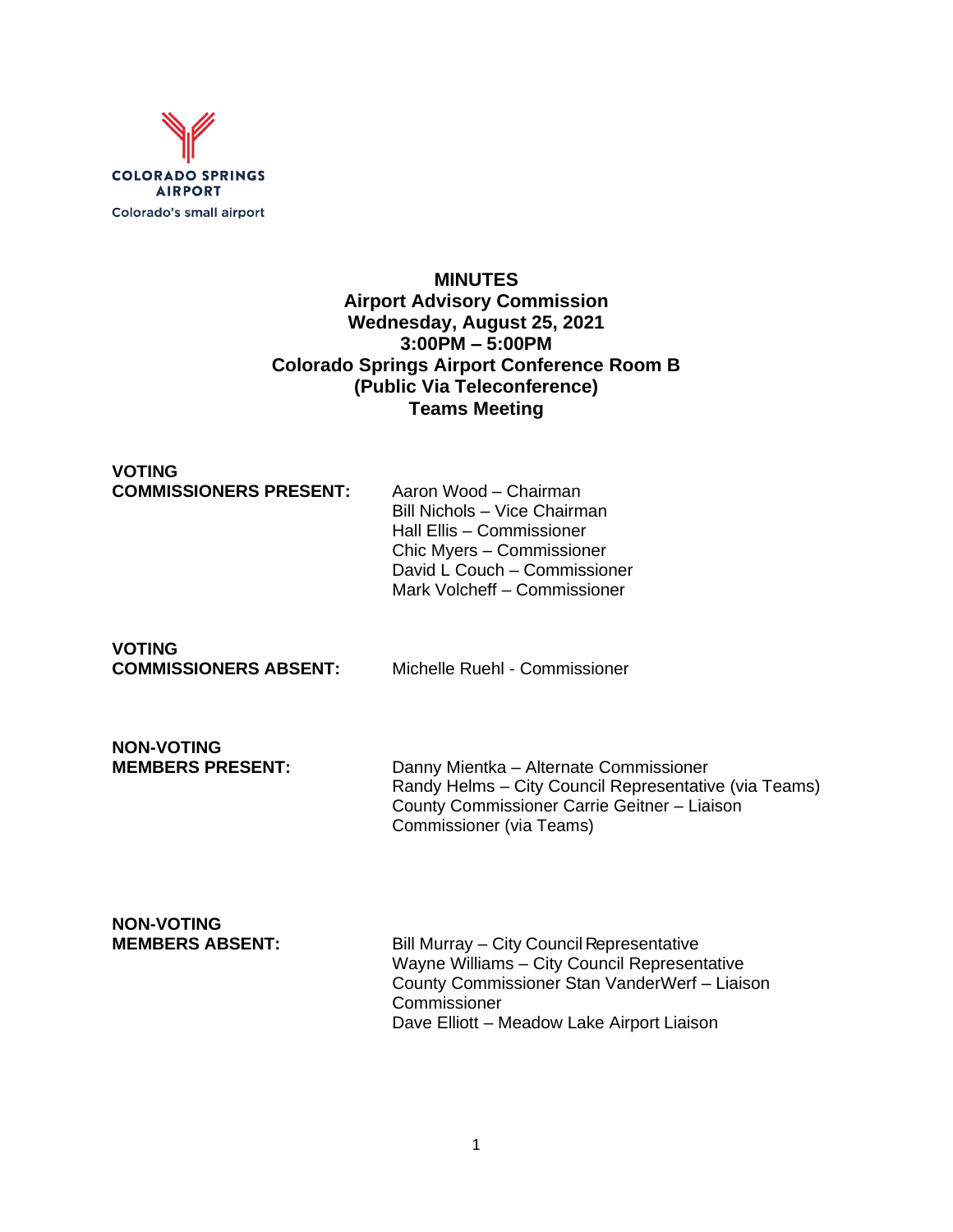**CITY STAFF PRESENTS:** Greg Phillips – Director of Aviation Michael Gendill **–** Senior Attorney Brett Miller – Assistant Director of Aviation (via Teams) Ivette Rentas – Customer Relations Coordinator Kristine Andrews – Environmental Health & Safety Specialist (via Teams) Steven Gaeta – Design & Construction Manager (via Teams) Joe Nevill – Air Service Development Manager (via Teams) Dana Schield – Communications Specialist II (via Teams) Chris Padilla – Senior Analyst (via Teams)

GUESTS PRESENT: Amy Kelley – US Air Force Academy (via Teams) Patsy Buchwald – Paradies Other attendees via phone were unknown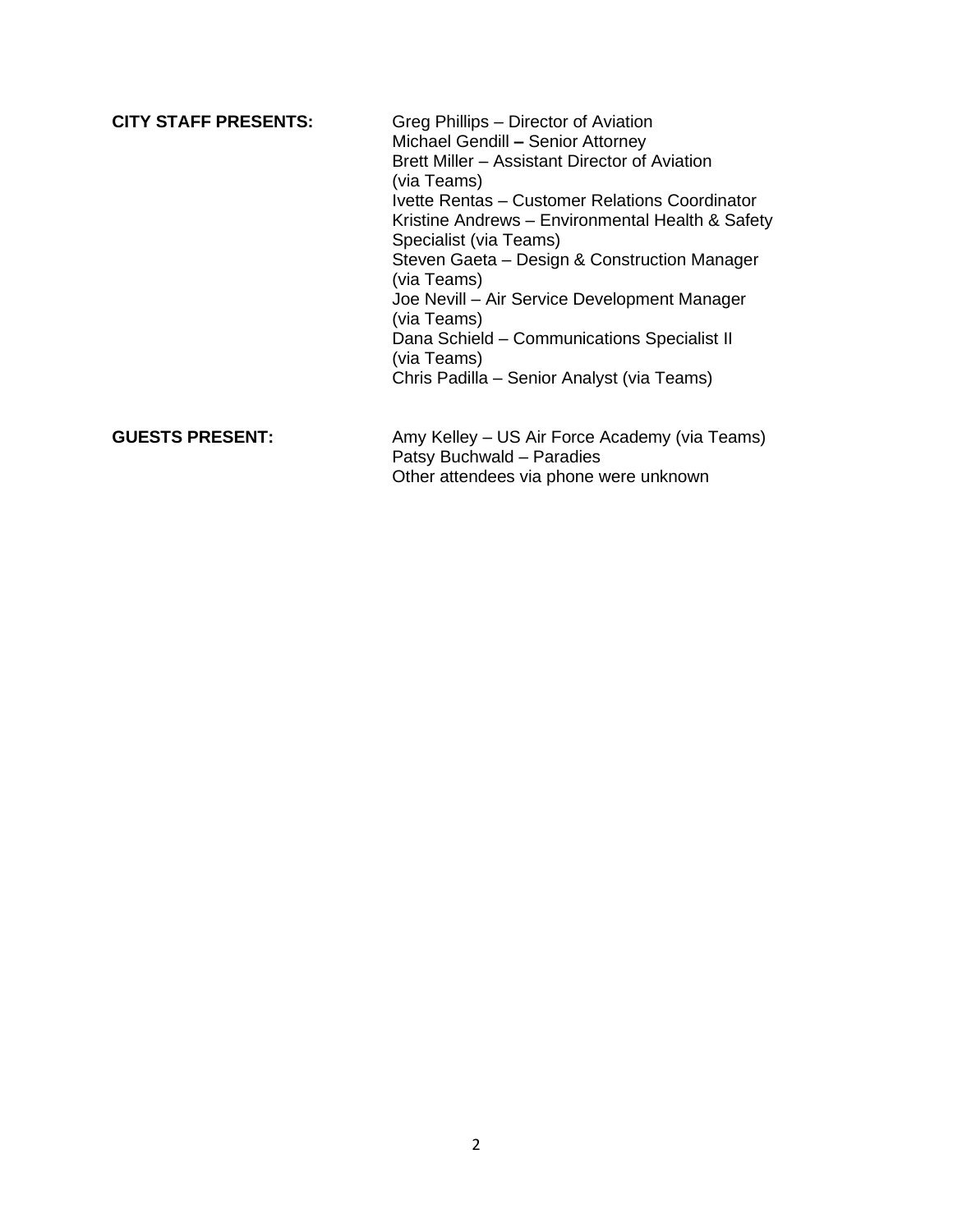#### I. **MEETING CALLED TO ORDER at 3:01PM AUGUST 25, 2021 by CHAIRMAN WOOD**

Chairman Wood expressed his appreciation and thanked Commissioner Ellis for his past service and contributions to the Commission. Commissioner Ellis's term came to an end and this is his last meeting as an Airport Advisory Commissioner (AAC).

Chairman Wood congratulated City Council Representative Randy Helms on his 65<sup>th</sup> birthday.

#### II. **APPROVAL OF THE JULY 28, 2021 MEETING MINUTES**

Commissioner Couch made a motion to approve the July 28, 2021 meeting minutes. Vice Chairman Nichols seconded.

Discussion: None

VOTE: **APPROVED** (**Unanimous, Roll Call Passes 6 Yes**).

#### III. **COMMUNICATIONS**

• None

#### IV. **PUBLIC COMMENT**

- Amy Kelley, US Air Force Academy thanked Commissioner Ellis for his time served on the AAC.
	- $\circ$  The Air Force Academy has prepared an Environmental Assessment draft to evaluate the potential impact associated with conducting parachutes and soaring training on the air space. A draft will be released for public commentary on Monday, August 30, and remain available for review through September 29, on the USA Tenth Air Base Wing website.

#### V. **NEW BUSINESS AND REPORT ITEMS**

#### **A. Land Use Review –** Kris Andrews

Kris Andrews presented twelve (12) Land Use Items.

Discussion: During the Land Use presentation, Kris Andrews will clarify the Staff Recommendation/Conditions of Approval for each Land Use Item presented.

Vice Chairman Nichols made a motion to recommend approval of Land Use Items #1 - #16 as presented by airport staff. Commissioner Volcheff seconded.

#### VOTE: **APPROVED (Unanimous, Roll Call Passed 6 Yes)**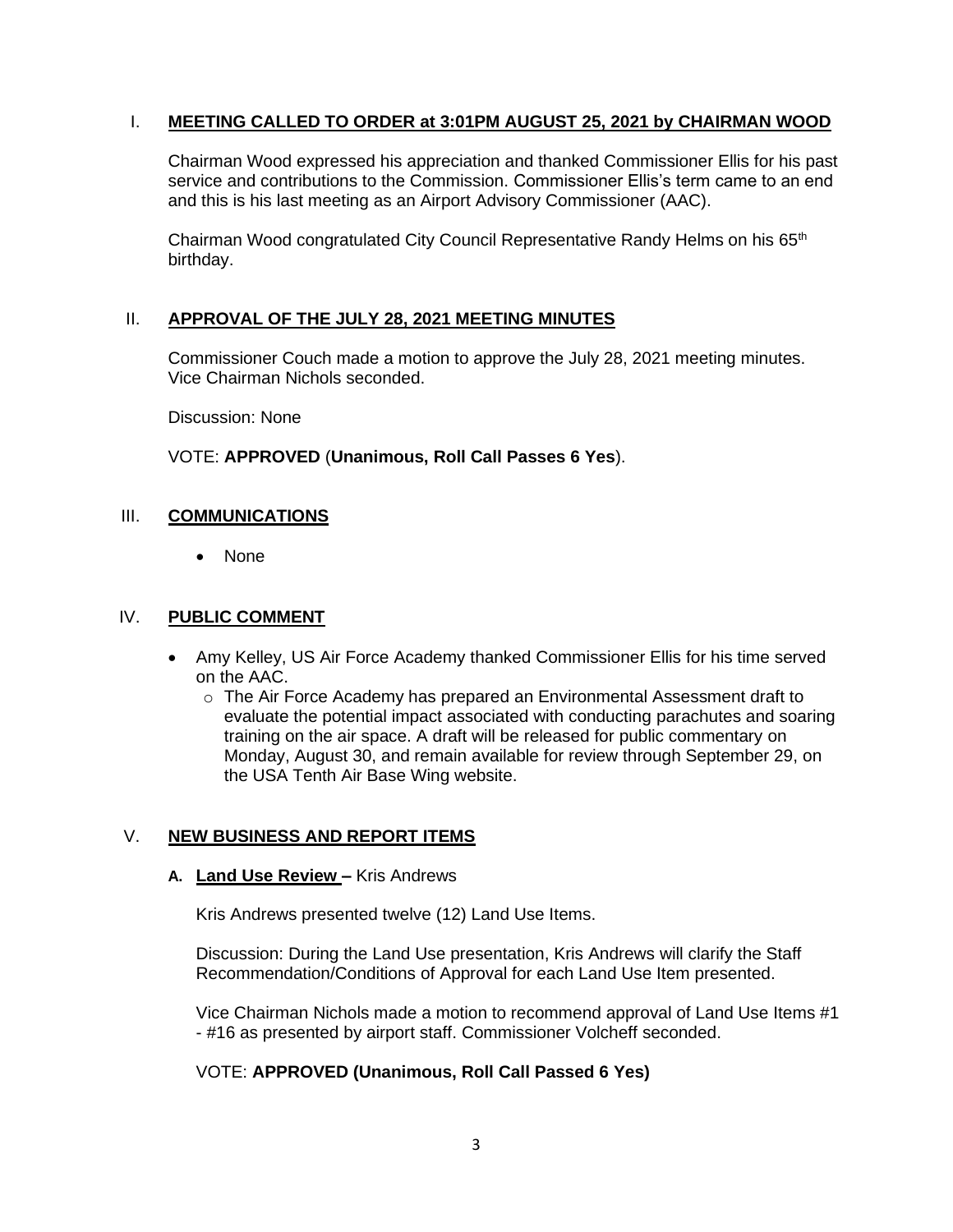# **B. Director's Airport Business Report**

#### • **Project Status Report**

- o Airport/Airfield construction report presented by Steven Gaeta.
- o Commissioner Volcheff extended his congratulations to the Project Manager for the IT Room Remodel and Rehabilitation Runway 17R/35L project completed on time and at 95% of the budget.
- o Airport staff and Peterson Air Force Base (PAFB) are closely working together to minimize any impact that may be caused by the Rehabilitation of Taxiway Bravo.

#### • **Traffic Trend Report**

- o The airline data analysis was presented by Joe Nevill.
- o The traffic trend report is showing a continued increase in air travel.
- o COS had 107,702 enplanements for the month of July. Based on the Department of Transportation (DOT) Data, these are the highest calculations in twenty (20) years.

# • **COS Financial Report**

- o COS financial report analysis presented by Chris Padilla.
- $\circ$  Colorado Springs Airport is beginning to show signs of financial recovery from the COVID-19 pandemic.
- o Chris Padilla provided an in-depth presentation of the airport's Plan of Finance to the members and guests in attendance at the meeting.

#### • **Airport Business Development Report**

- o Airport business development report presented by Greg Phillips.
- $\circ$  Discussions of possible new development throughout the airport continue.
- o General Aviation and Peak Innovation Park development continues throughout the airport.
- o By the year 2022, the airport is anticipating approximately \$3.5 million in revenue from the business park.
- **C. General Business –** Greg Phillips
	- The  $36<sup>th</sup>$  annual Space Symposium is being held on the week of August 22 at the Broadmoor Hotel. Airport shuttles will be used as a backup to assist with transporting guests. The event is expected to attract approximately 8,000 attendees.
	- The National Association of State Aviation (NASAO), 90<sup>th</sup> Annual Convention & Trade Show will be held on September 12th – 15th at the Cheyenne Mountain Resort.
	- Greg Phillips, Joe Nevill, and other airport staff will attend the Southwest Airlines Culture Day Event.
	- Federal Aviation Administration (FAA) has extended the mask mandate till January 18, 2022.
	- The Colorado Springs Airport has been named the winner of the Balchen/Post Award, a national accolade for outstanding achievement in snow and ice removal.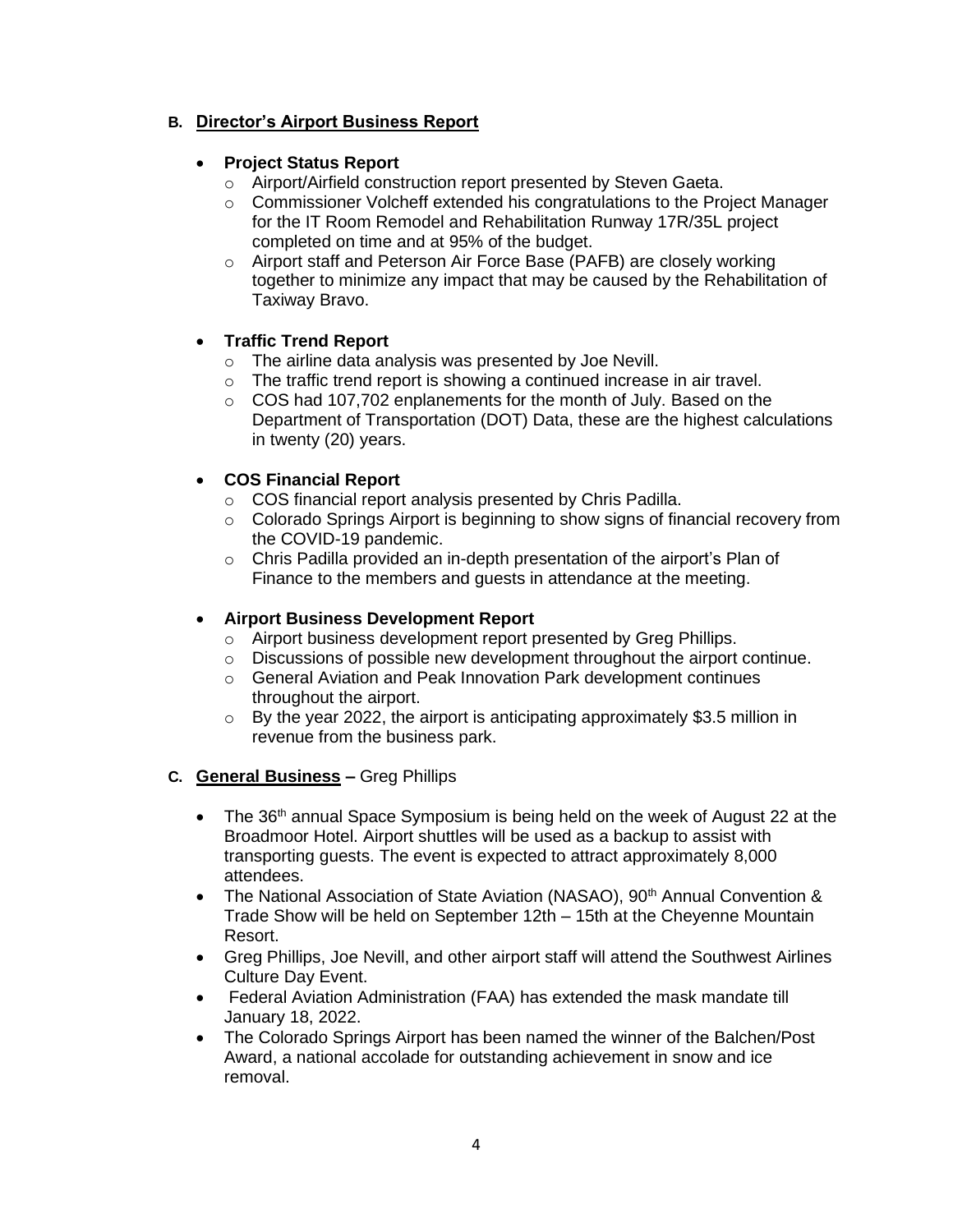- City Council will begin interviewing candidates to fill the open Airport Advisory Commission vacancies.
- Greg Phillips thank Commissioner Ellis for his time on the AAC and dedicated support of the aviation community.

# **D. Chairman's Report –** Chairman Wood

- Moving forward, to save time and be more efficient. The meeting minutes will be condensed. The meeting audio recording is available upon request. Email Ivette Rentas at [Ivette.Rentas@coloradosprings.gov;](mailto:Ivette.Rentas@coloradosprings.gov)
- Chairman Wood invited the Commission to join in on future discussions of the Airport Master Plan. Additional information and meeting dates are forthcoming.

# VI. **OTHER BUSINESS**

- Colorado Aeronautical Board Update Commissioner Myers
	- o Colorado Aeronautical Board (CAB) was pleased to hear that the Rehabilitation Runway 17R/35L project was completed.
	- o The Colorado Discretionary Aviation Grant (CDAG) projection is \$8 million statewide for 2022.
	- $\circ$  A \$400 thousand fund has been approved to add ten (10) additional Automated Weather Observation System (AWOS) cameras.
	- o A \$200 thousand fund has been approved for the study of Alternate Power Infrastructure Requirements.
	- o Hydrogen is a mode of power that is actively being developed and considered on a prototype basis.
- Westside Operators Meeting Discussion Chairman Wood
	- o West side tenants are excited to see the completion and re-opening of Runway 17R/35L.
- Washington Update Commissioner Ruehl
	- o None

# VII. **COMMISSION MEMBERS' COMMENTS**

- Alternate Commissioner Mientka praised Commissioner Ellis for his years of service and wished him the best. He also congratulated airport staff on the Balchen/Post award.
- Commissioner Couch thanked Commissioner Ellis for his years of service.
- Commissioner Ellis expressed the honor to serve on the Airport Advisory Commission for the past seven years and looks forward to the continued growth of General Aviation.
- Vice Chairman Nichols shared that the Joint Land Use Study (JLUS) Follow-Up Grant had been approved.